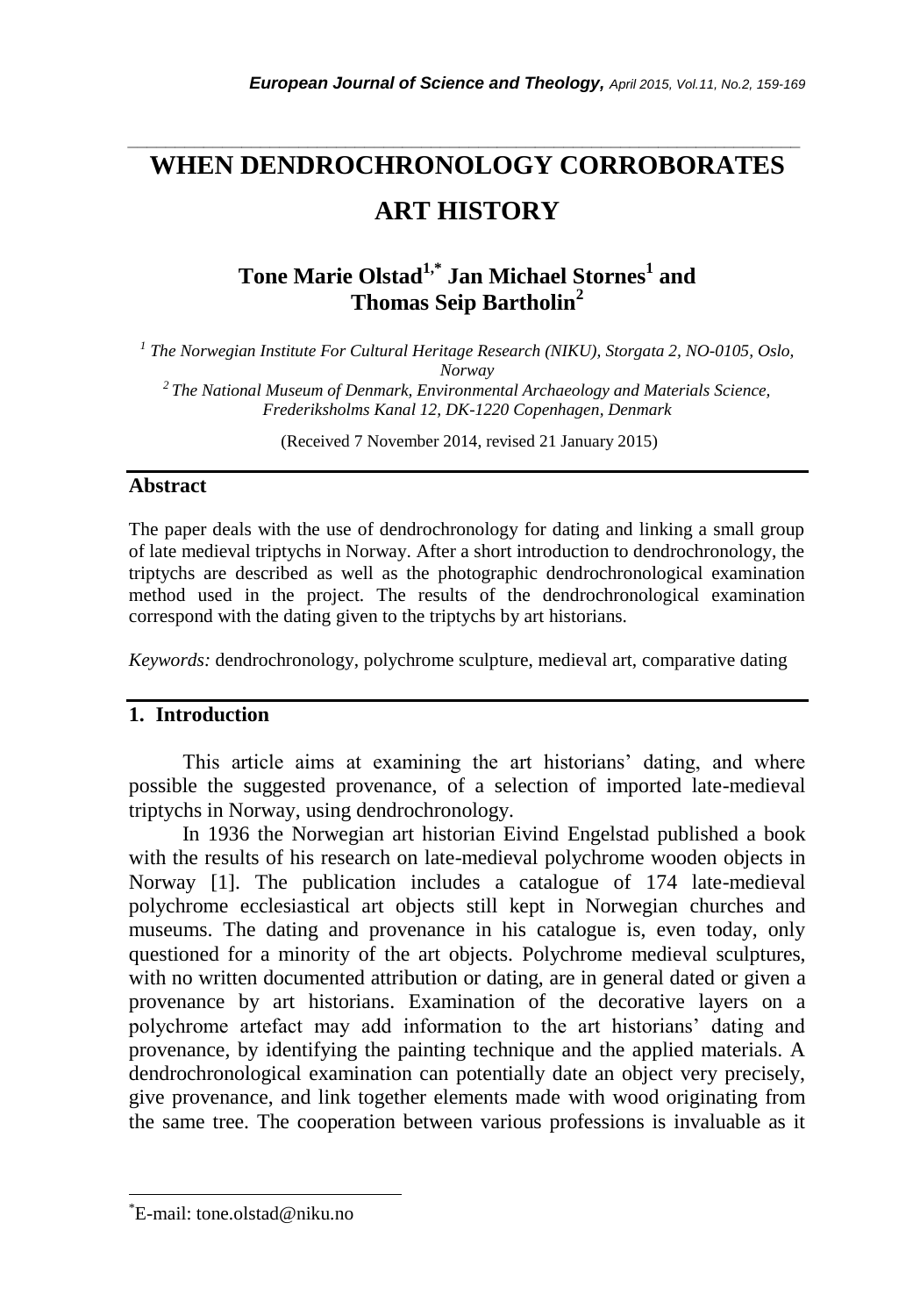gives a possibility to confirm or correct former art historical views, and to make more acute evaluations of other similar objects.

## **2. The Lekagroup triptychs**

## *2.1. Historical characterization*

Four triptychs (Figure 1), named after the churches in Norway where they still are kept, were selected and examined in this study. The Røst, Leka and Hadsel triptychs have a rectangular shape, while Ørsta is rounded on top. The central part, the caisse or corpus, in Røst, Leka and Hadsel is divided into three niches with a sculpture placed in each niche. The niches are crowned by an open-worked carved arcade. The undivided corpus of the Ørsta triptych comprises a Crucifixion scene. Røst, Leka and Ørsta still have their painted wings. The Hadsel triptych is the biggest, at 190 cm high and 161 cm wide, while the ones from Røst and Leka are the smallest, at 114 cm high and 113 cm wide (wings closed).The art historian Engelstad was the first to recognize a connection between the four triptychs. In his opinion they belonged to a small group of altarpieces, which he named the Lekagroup and gave a North Holland provenance, but claiming that only some of these might have been made in the same workshop [1].The definition of the group was based on formal and stylistic similarities of the caisses, the wing paintings and the sculptures in the triptychs. He dated them to the first quarter of the sixteenth century, closer to the period's last part. The Dutch art historian Jaap Leeuwenberg supported Engelstad, and claimed a stronger link between the Ørsta triptych and the group than Engelstad had proposed [2]. Leeuwenberg pointed at a connection between the Lekagroup and the so-called 'Master of the female head in stone from Utrecht' [2]. The link between the 'Master' and the Lekagroup was strengthened by collaborative research in connection with the exhibition *Ontsnapt aan de Beeldenstorm* 2012- 2013 in Museum Catharijne convent, Utrecht [3].

## *2.2. Conservation and examination of the four triptychs*

The triptychs from Røst, Leka, Hadsel and Ørsta churches were examined and treated in the conservation studio at the Norwegian Directorate for Cultural Heritage (*Riksantikvaren*) and at Norwegian Institute for Cultural Heritage Research (NIKU) in the period 1982-2012. The treatment of the triptych from Røst church began in 1982, while Ørsta, the final triptych to be treated, was returned to its church after treatment in 2012. None of the conservation projects were research projects, but conservators examining the triptychs have searched for information that could connect the triptychs to a certain production area or workshop.

The wood used in the four triptychs, Røst, Leka, Hadsel and Ørsta, was recognized as Baltic oak, on account of engraved marks that can be related to wood sorting and shipping through Gdansk in Poland [4, 5].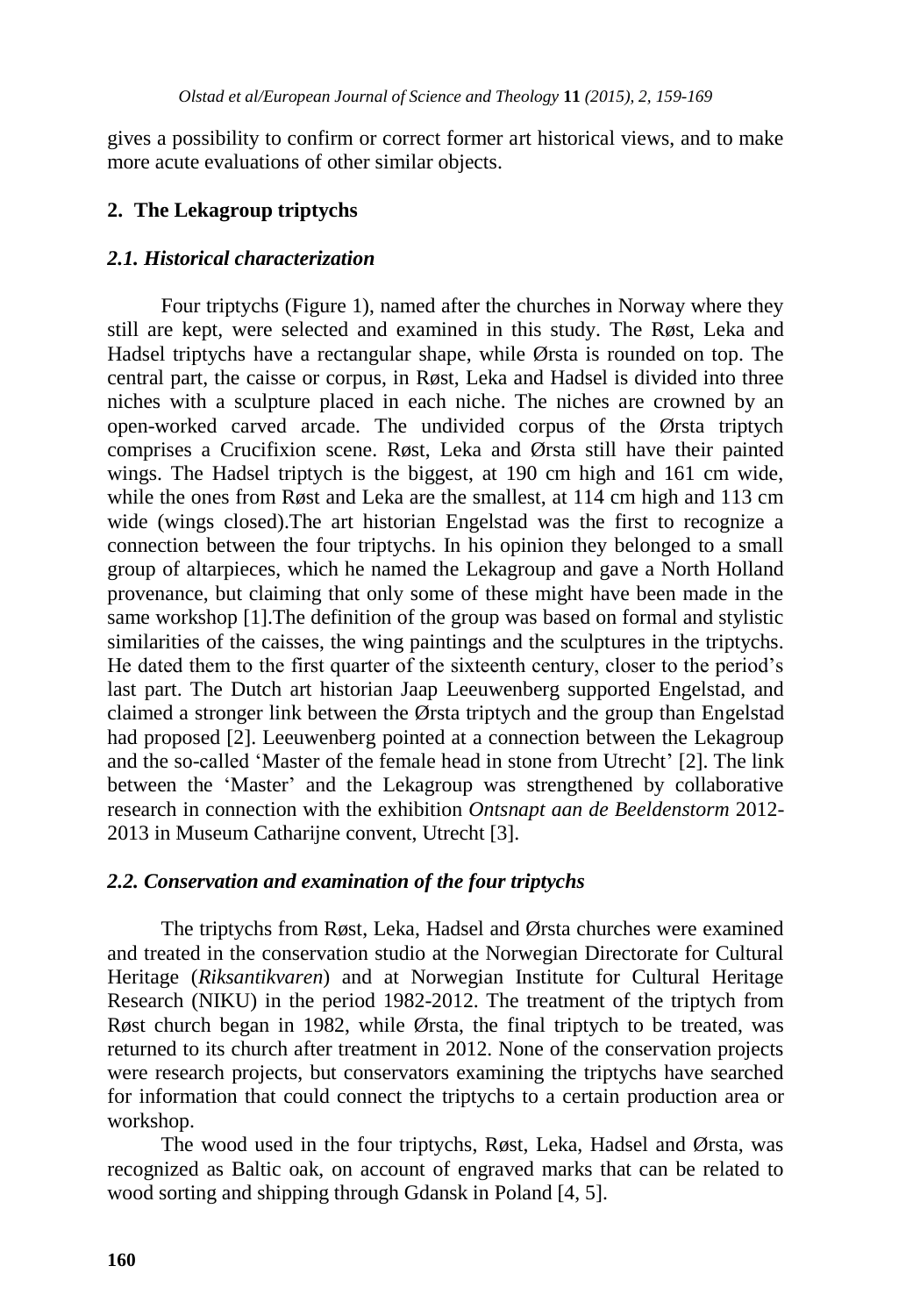*When dendrochronology corroborates art history*



**Figure 1.** The Lekagroup triptychs: (a) the triptych from Leka after treatment in 2001. The original paint layer dominates the surfaces, but secondary paint layers adds to the total impression of the piece. Only small parts of the paintings on the wings are overpainted. Notice the similarity between the Leka and Røst altarpieces. Photo: Birger Lindstad © Riksantikvaren. (b) The altarpiece from Røst after treatment in the 1980s. Secondary paint layers still hide the remains of the original paint, except for the paintings on the wings where the secondary paint was removed in the 1942. The decorative 'lattice work' in the arched fronts of the niches is secondary, as is also the lower part of the predella. Notice the similarity between the Leka and Røst altarpieces. Photo: Morten Thorkildsen © Riksantikvaren. (c) The altarpiece from Ørsta after treatment in 2012. The central part is repainted in the  $19<sup>th</sup>$  century, parts of this secondary paint was removed in 1958-59. There is no information on the repainting process and we do not know how much of the original mediaeval paint scheme is represented in today's secondary paint scheme; except that gold dominated the central part and today's paint on the Calvary hill reflects the original paint scheme. The paintings on the wings are the original paintings. Photo: Birger Lindstad © Riksantikvaren. (d) The altarpiece from Hadsel after treatment in 2006. The secondary paint layer gives a fairly good idea of the original paint scheme. The wings, and most of the decorative elements on the canopies are lost. Photo: Birger Lindstad © Riksantikvaren.

There are similarities in the dimensions, joints, and how the wood has been worked. The elements making up the caisse or corpus are each made from one quarter-sawn board and not glued. The back walls of Leka, Røst and Ørsta are vertical quarter-sawn boards connected with the same kind of tongue and groove joint, while the back wall of Hadsel is made with a frame and panel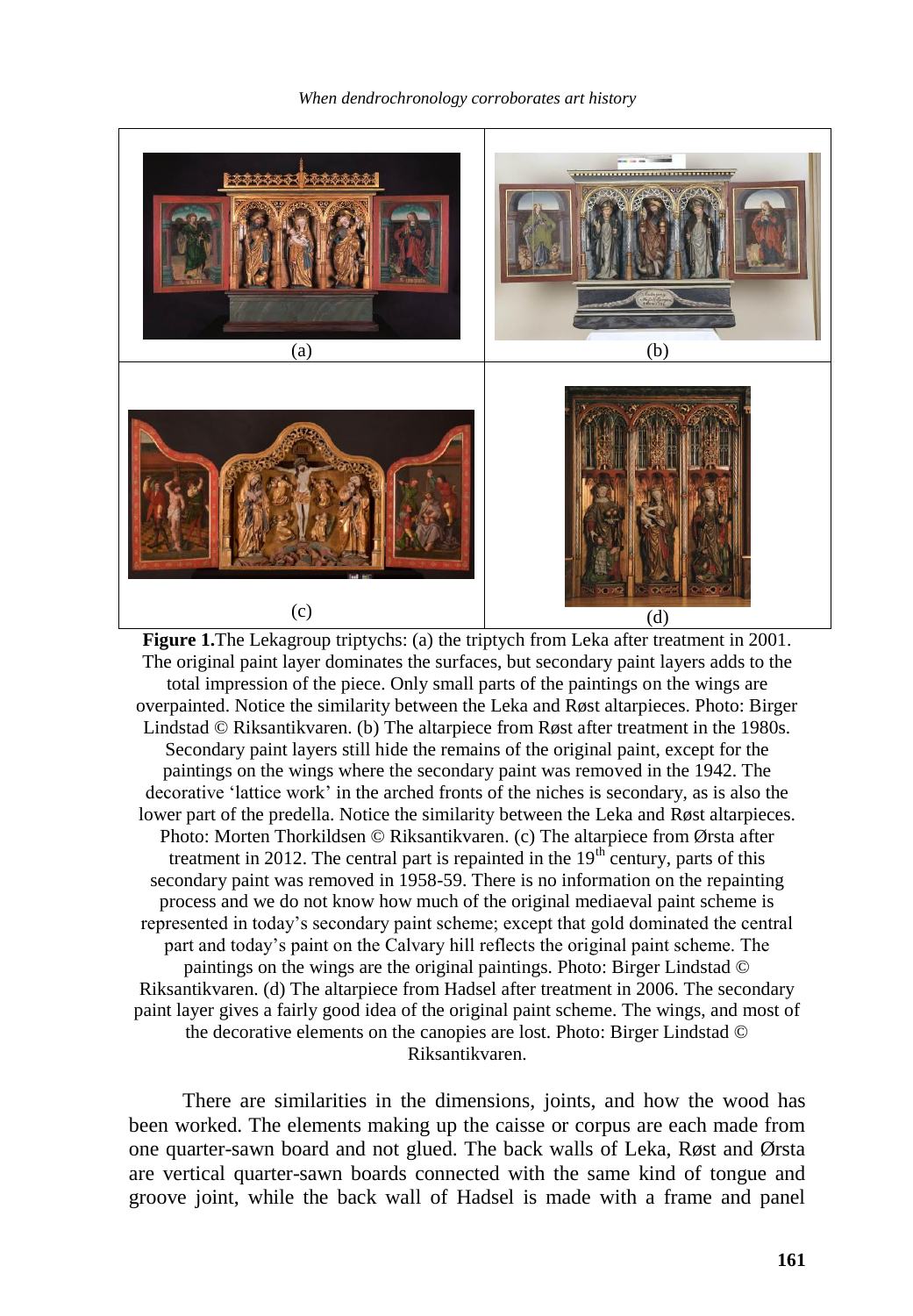construction. The architectural design and the construction inside the corpus in the Røst, Leka and Hadsel triptychs are quite similar. Hadsel differs somewhat both in construction and design. All four triptychs had wings originally. The surviving wings in Røst, Leka and Ørsta are a frame and panel construction. The dimensions and design of the preserved wings are exactly the same for the Røst and Leka triptychs, and very much the same for the Ørsta triptych [6].

The sculptures in Røst and Leka and two of the sculptures in the Ørsta triptychs are made of oak 'blocks' glued together from two planks. The planks for the Leka sculptures have probably only been about 23 cm wide, as the outer part of the widest sculpture (Saint Michael) has been added on to get the necessary width. The sculptures of Saint John and the Virgin Mary in Ørsta are each made from two planks. The total width of the planks for the sculptures must have been 22-23 cm, as there is a narrow addition to the width on the Virgin Mary sculpture. Saint Katarina in Hadsel is made from a 'block' of three planks, while the back and the underside of the Virgin Mary and Saint Stefanus in Hadsel show that additional material was added to the 'block' after the carving of the sculptures was begun. There is no indication in the paint layer that these sculptures had been painted and used in another triptych before they were enlarged for use in the Hadsel triptych [6, p. 174]. The joints between the planks in the oak sculptures are, despite having been kept in unfavourable climatic conditions in the churches for many years, still very good.

Although no definitive evidence has been found, the conservators concluded that the Røst and Leka triptychs were probably produced in the same workshop. They are almost identical in size, dimension, shape and construction. The triptych from Ørsta is linked to Leka and Røst through size, the similarity of the representation of the Virgin Mary in the paintings on the wings, as well as the similarity between the sculptures in the three altarpieces; a connection also pointed out by the art historian Dagmar Preising (Suermondt-Ludwig-Museum, Aachen) when she visited Ørsta and Leka churches in 2011.The Hadsel triptych does not have the same obvious connection to the Leka, Røst or Ørsta triptychs. But like Leka and Røst, it seems to have been fabricated in a workshop with a certain serial production. The findings of the conservation projects support Engelstad's claim of a common workshop for the triptychs from Leka and Røst, but appear to refute the existence of one defined Lekagroup, even if there are links between the triptychs [1, p. 143; 6, p. 175-177].

#### *2.3. State of knowledge prior to the dendrochronological examination*

Art historians have dated the triptychs to the first quarter of the sixteenth century, probably closer to the period's last part, and ascribed them a North Holland provenance. The wood used was recognized as Baltic oak due to engraved marks found in all the examined altar pieces. The conservators' examinations have added to the art historians' arguments for including Ørsta in the so-called Lekagroup, and for the claim that Leka and Røst were most probably made in the same workshop. The question was if the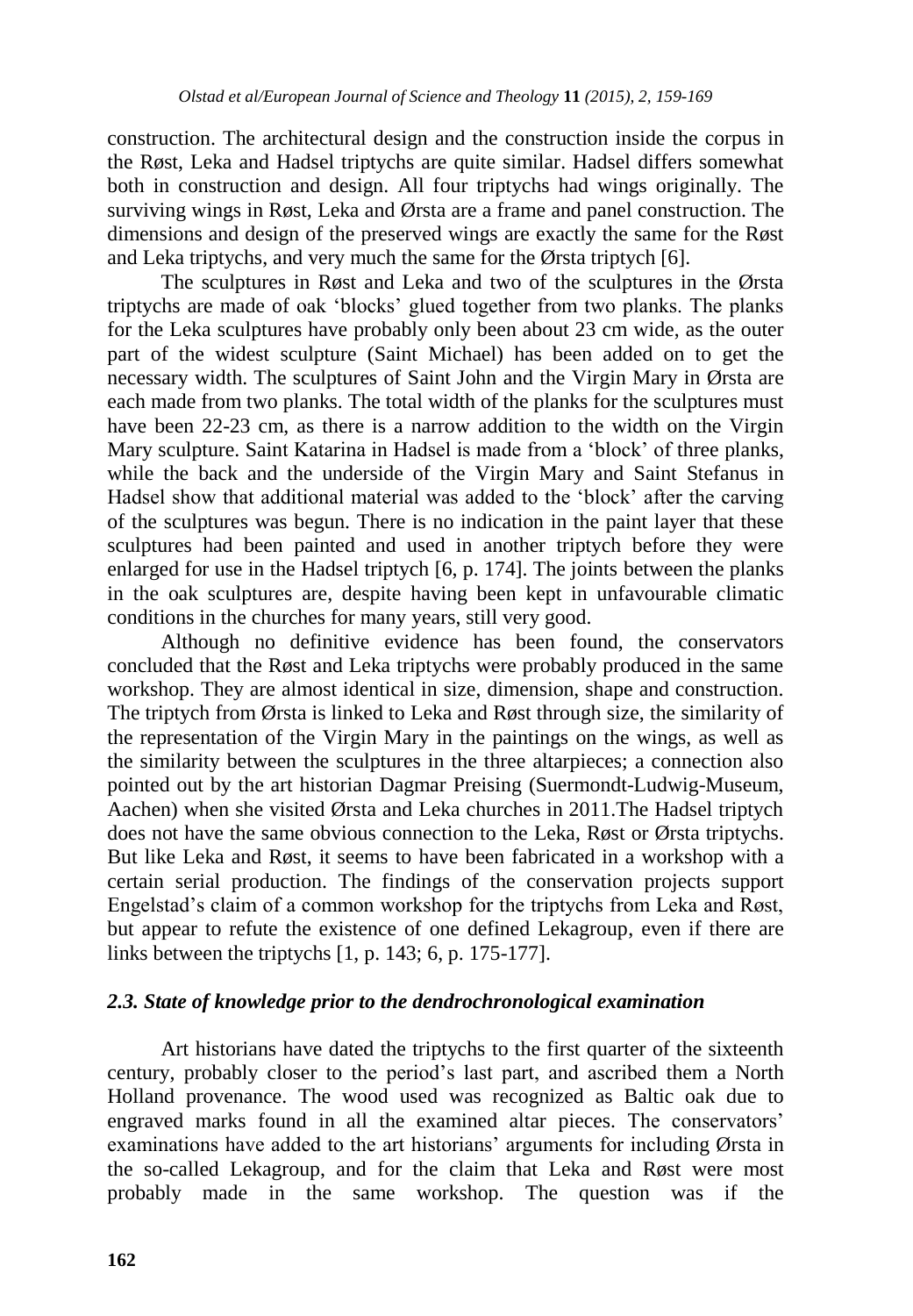dendrochronological examination would add to or correct the existing information about the dating and the provenance of the triptychs.

#### **3. Photographic dendrochronological method**

#### *3.1. Dendrochronology – a short introduction*

Dating by dendrochronology is based on the principle that trees from the same climatic area produce tree ring widths that reflect the variation of summer temperatures. The felling year of a tree can thus be found by measuring the tree ring widths and searching for the same variations in a dated master series developed for the same area. The method is described by a number of authors [7- 11] and has been applied to built structures and art objects. The optimal result of a dendrochronological investigation gives the felling year for the tree the object is made from. This requires that the last developed tree-ring under the bark is preserved. Sapwood tree-rings found on the object yields the second best result as a time span for the felling year can, at least for oak, be suggested statistically based on the knowledge of the average number of sapwood rings. Dendrochronological examination of artefacts gives, when the bark is not preserved, at least a terminus post quem for the making of a wooden object by giving the estimated felling year for the tree that provided the wood used in the object [10]. The results of a dendrochronological examination may also connect works of art, since boards originating from the same tree may link different paintings or sculptures to the same artist or workshop [12-14].

In Europe there are several individuals/institutes that have contributed to the development of tree-ring dating methods and their dissemination, and for Norway in particular the National Museum in Denmark has been of major importance. The dendrochronological laboratory at the Norwegian University of Science and Technology (NTNU, University Museum) is the centre for tree-ring dating in Norway, and one of the centre's main scientific partners is the Norwegian Institute for Cultural Heritage Research (NIKU). Tree-ring dating work in Norway has from its beginnings in the 1980s been concentrated on buildings made from pine [15, 16]. Dating artefacts, as opposed to buildings, started in Norway in the 1990s as collaboration between Museum of Cultural History at the University of Oslo, NTNU and NIKU. The methods used for dating planks made from Scots pine (*Pinus sylvestris*) in stave churches were then tested on smaller objects, including altar frontals and architectural details [17]. NIKU, in cooperation with NTNU, dendro-dated a polychrome oak sculpture in 2006 – which was a first in Norway [5, p. 73; 17].

#### *3.2. Methodology*

The method is based on measuring the tree ring widths on photo prints. The method was established in Norway in 2002 to be able to do dendrochronological investigations of wall tiles in the stave churches, where no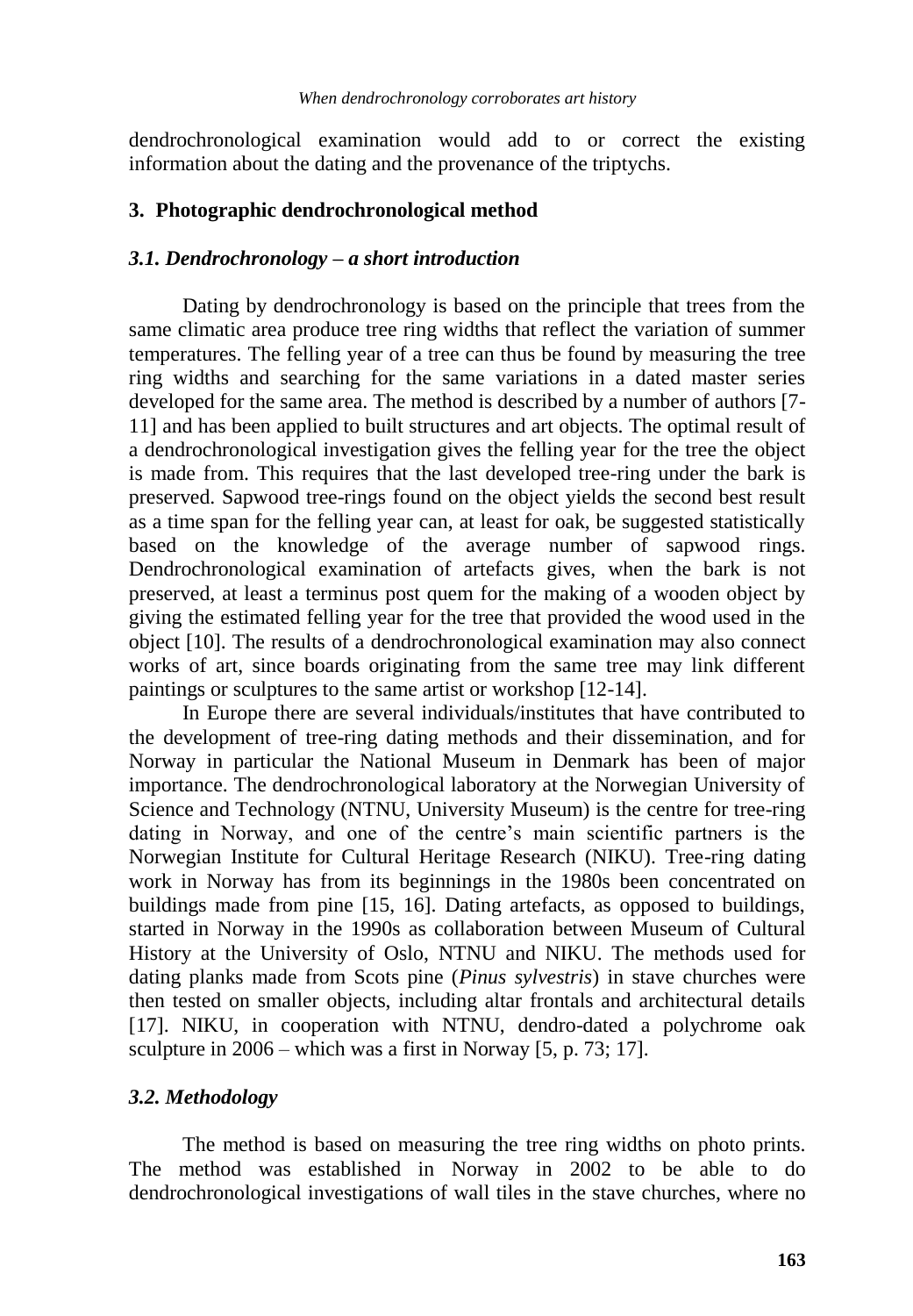corroboration was allowed. The recording of the radii for dendrochronological processing could be done on the surface of the pine boards. For oak wood, however, the method can only be applied on the end grain, so in the case of the triptychs this meant the bases of the sculptures and the edges of some of the planks in the caisses. The growth ring widths must be measured with a precision of 1/100 of a millimetre. This demanded preparation of a measurement path on the endwood where the surface is smoothened in a ca. 15mm-wide area across the wood so the radii may be recorded and documented. Preparation of such a path is traditionally done by scalpel, razor blades or sanding paper, or by micro abrasion with spherical glass particles [13; K. Haneca and J.V. Acker, *Dendrochronological research on WCHO's in Flanders (Belgium)*, Presentation, COST action IE 0601 Tervuren, 2007, http://ottimari.agr.unifi.it/~uzielli/ Tervuren\_proceedings/Haneca.pdf]; laser cleaning has also been used [18]. In this project surface smoothing was generally done using a spokes have with an industrial razor blade, adjusted for the purpose. This plane shaved off just a few tenths of a millimetre of the surface, and so heightened the contrast between the growth rings while minimizing intervention in the object. The contrast between the growth rings was increased by adding chalk to the measurement path, while taking care to avoid chalking the sapwood where this was present. The prepared measurement path was scanned with a regular flatbed scanner. This is very useful as a pre-photo check of the radii and supplementary to photography. The final photographing of the finished path was done using a digital SLR camera, with a 60 mm macro objective, macro blitz and additional photo light. Printed photos with a glossy surface were used for the dendrochronological examination. All photos and digital files (Raw/JPG), as well as prints, were named and systematized in a way that makes future use of the information possible. Processing tree ring information collected from the objects is done using the CATRAS database solution, which is based on the measurement of tree ring widths with an accuracy of 1/100 mm and statistical calculations to correlate the sample with a master series or with another, contemporary sample, since the final dating depends on a visual comparison of the possible synchronous samples/series [19].

The photo-dendrochronological method was chosen because the authors were familiar with it, and because it can be used in situ – making transportation of the objects unnecessary. It does not demand expensive equipment, and is thus a low cost method even when the cost of working hours is high. The information may be further processed back home. It is not a non-destructive method, but the measurement path represents a minimum intervention compared to coring, and the paths are made on surfaces not visible in the reassembled triptych. It has the advantage that the measuring path and the photos may be re-examined. The use of computer tomography, which under certain conditions is a non-destructive method, was not an option for this work. Use of a medical or industrial scanner demands cut samples, or small objects, and – even had these things been feasible – a more generous financial framework than this project had [18].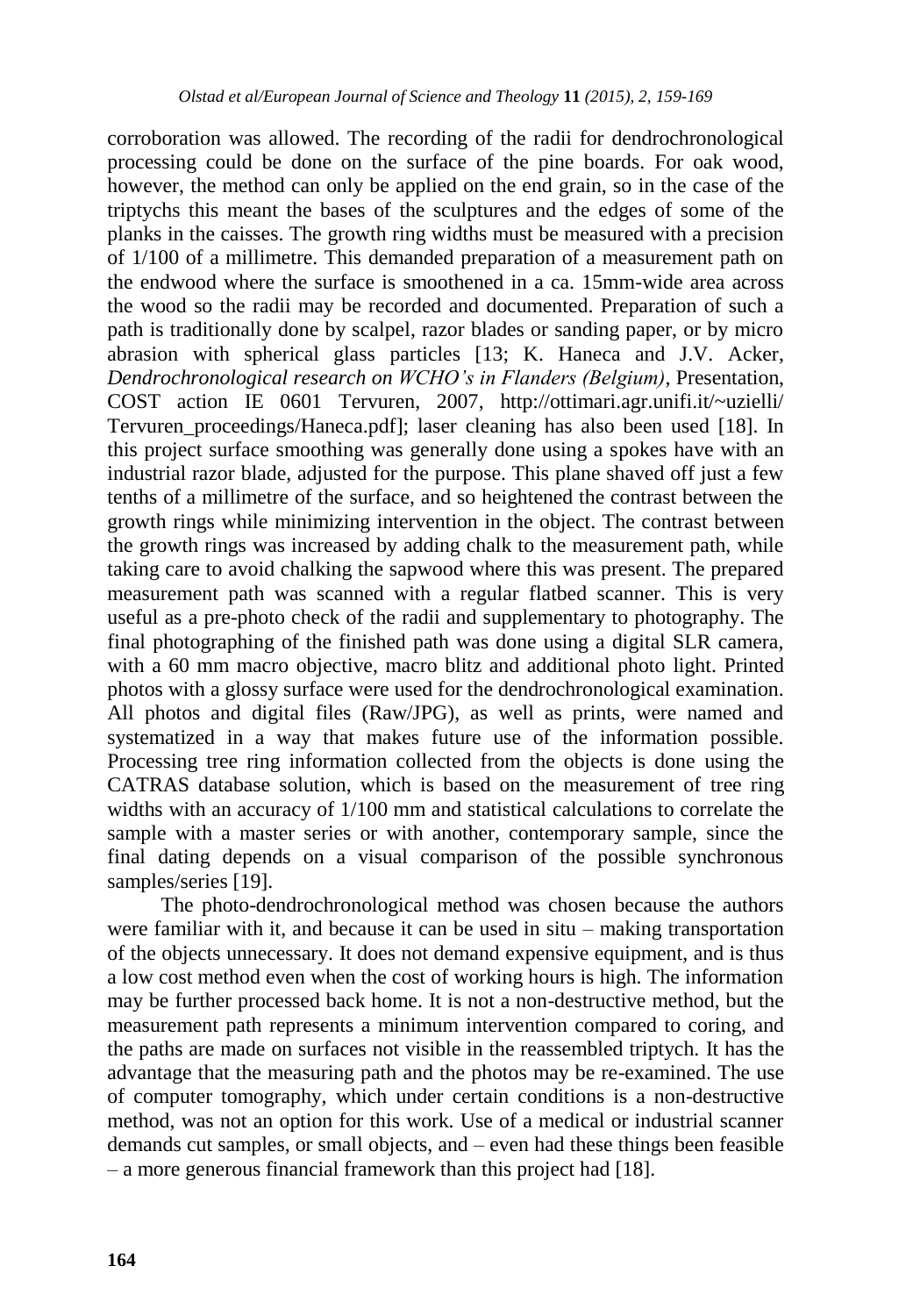#### **4. Results and discussion**

As many as 40 of the selected 44 elements in the four triptychs could be dated against the standard Baltic master chronologies Baltic1 and Baltic2, chronologies based on paintings from Leiden as well as other Dutch paintings, and a chronology based on ecclesiastical art from Eidersstedt in Schleswig-Holstein. (The references to the chronologies are: Tyers, Eckstein and Wrobel. The applied master chronologies, Tyers, Eckstein and Wrobel are developed by laboratories in Northern Europe. They are not published, but are a common source shared among professionals.) The applied chronologies identified the Baltic area as the provenance of the wood, but could not pinpoint a specific geographical growth area [20].

Guild regulations demanded that sapwood should be removed from the wood before use [21]. Therefore, assuming that these regulations had been followed, a calculated number of sapwood rings has to be added to the last detected growth ring to determine the terminal post quem date for the felling year of the tree. And any removal of heartwood would additionally affect the estimate of missing annual rings [22]. The procedure of determining the felling year by adding missing annual rings is not standardized. The estimated number of sapwood rings that should be added depends both on the number of sapwood rings relative to the tree age, as well as the provenance of the wood [12, 22]. Kuniholm [23] refers to published sapwood estimates for various geographical areas, including Baltic wood. For Baltic wood his reported sapwood estimates for the number of annual rings to be added are  $15(+9-6)$  and  $15(+4-2)$  rings. Haneca recommends 15(9-24) [24]. Only wood retaining some sapwood can be given a fairly certain felling year. Where all the sapwood has been removed, the estimate is a post quem date for the felling of the tree.

| <b>Triptych</b> | No. of<br>examined<br>elements |                   | Dating of last annual ring<br>in the youngest examined<br>element in the triptychs | No. of<br>elements<br>which | <b>Estimated felling year</b><br>of the tree for the<br>youngest element in<br>the triptych based on<br>estimation of 20<br>sapwood annual rings |  |
|-----------------|--------------------------------|-------------------|------------------------------------------------------------------------------------|-----------------------------|--------------------------------------------------------------------------------------------------------------------------------------------------|--|
|                 |                                | <b>Sculptures</b> | <b>Caisses/Wings</b>                                                               | could not<br>be dated       |                                                                                                                                                  |  |
| Røst            | 6                              | 1484              | Examination<br>not possible                                                        | 0                           | 1504                                                                                                                                             |  |
| Leka            | 14                             | 1475              | 1493 (Caisse)                                                                      |                             | 1515                                                                                                                                             |  |
| Ørsta           | 12                             | 1485              | 1486 (Caisse)                                                                      |                             | 1510                                                                                                                                             |  |
| Hadsel          | 12                             | 1503              | Examination<br>not possible                                                        |                             | 1516 (sapwood<br>preserved)                                                                                                                      |  |

**Table 1.**Overview of the information gained from the dendrochronological examination.

In this project the general estimate of missing sapwood rings to be added was 20. The dating of the last annual ring for the youngest wooden part in the four examined triptych varies between 1475 (Røst) and 1503 (Hadsel). The corresponding felling year was estimated to range between 1504 (Røst) and 1516 (Hadsel) (Table 1). The latter had seven sapwood annual rings preserved, which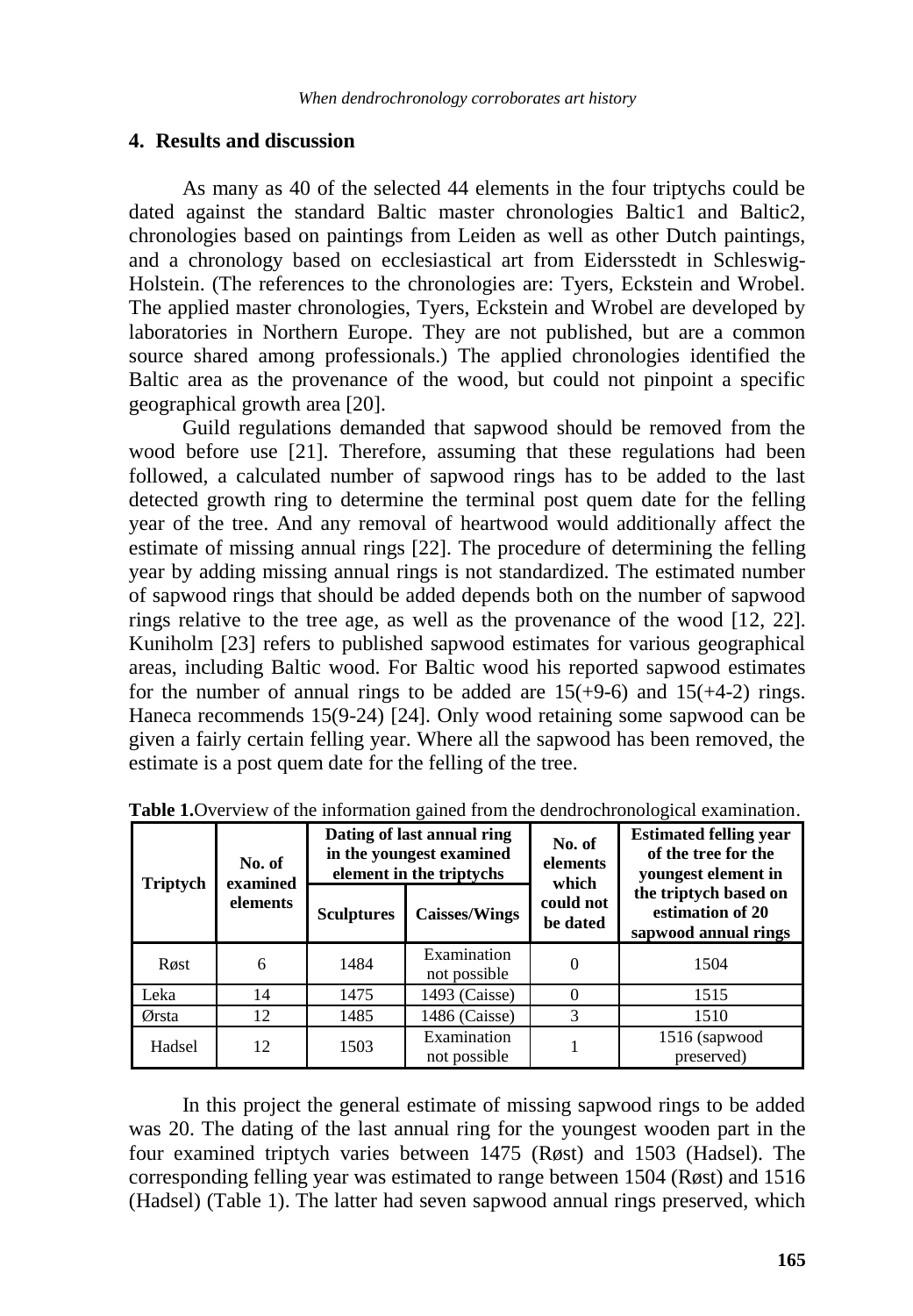gives the most precise felling year. It seems that the craftsmen had tried to use the full width of the planks, and taken off as few annual rings as possible – even if the sapwood had been removed in most cases. This observation corresponds with the conservators' conclusion that the triptychs were made by craftsmen with considerable knowledge of wood technology, who minimized material use and work where possible.

The felling year does not date the artefact. Time for transporting the wood from the forest to the workshop, the potential seasoning of the wood and the time for making the object need to be added (Table 2). Baltic wood could be transported from the forest through Gdansk to Antwerp in about a month [13]. Panels that were to be mounted in a frame, or glued together, need to be seasoned, which may be the reason why research done on seasoning is mainly concentrated on wood used in panel paintings [11]. The drying of wood for use in a panel painting is shown by D. Eckstein to last about a year, while Haneca says  $5+/3$  years [24, 25]. An eventual drying period for wood to be used in sculptures is more difficult to estimate; it is easier to carve in fresh wood, but when the material for a sculpture is glued from two or more pieces the wood is probably dried before the pieces are glued together. Eckstein has documented that sculptors preferred to work in freshly cut oak [25] even if medieval guilds prescribed the use of seasoned wood [24].

| Triptych | Dating of last annual<br>ring in the voungest<br>examined element in the<br>triptychs |                | <b>Estimated</b><br>felling year<br>of the tree<br>for the<br>voungest<br>element in<br>the triptych | <b>Estimated felling</b><br>year + transport,<br>and seasoning of<br>wood (3 years)<br>[24] | <b>Estimated felling</b><br>$year +$<br>production time<br>according to<br>documented<br>projects (2.5)<br>vears) $[26]$ | Dating of<br>triptychs<br>corrected for<br>wood from<br>same trees<br>found in<br>different<br>triptychs |
|----------|---------------------------------------------------------------------------------------|----------------|------------------------------------------------------------------------------------------------------|---------------------------------------------------------------------------------------------|--------------------------------------------------------------------------------------------------------------------------|----------------------------------------------------------------------------------------------------------|
|          | <b>Sculptures</b>                                                                     | <b>Caisses</b> |                                                                                                      |                                                                                             |                                                                                                                          |                                                                                                          |
| Røst     | 1484                                                                                  |                | 1504                                                                                                 | 1507-1508                                                                                   | About 1511                                                                                                               |                                                                                                          |
| Leka     | 1475                                                                                  | 1493           | 1515                                                                                                 | 1518-19                                                                                     | About 1522                                                                                                               | Same felling<br>year as Ørsta,<br>about 1522                                                             |
| Ørsta    | 1485                                                                                  | 1486           | 1510                                                                                                 | 1513-1514                                                                                   | About 1517                                                                                                               |                                                                                                          |
| Hadsel   | 1503                                                                                  |                | 1516<br>(7 sapwood<br>annual rings<br>present)                                                       | 1519-1520                                                                                   | About 1523                                                                                                               |                                                                                                          |

**Table 2.**The estimated dating of the triptychs based on added years (caused by removed wood, transport, production) to the last annual ring in the youngest examined element in the triptych.

Lynn F. Jacobs has looked at the requested production period in the contracts for commissioned sales of altarpieces. The time needed for the production of an altarpiece depends on several factors. It is not said if one of the premises for the production period is that the wood needed is at hand and ready to use. In the contracts she has examined there is a variation from six months to two and a half years. In one project the local carver was allowed 5-6 years to finish the work [26]. De Boodt refers to the altarpiece from Bouvignes, where both the felling year and the installation year of the altarpiece is known, and suggests an interval between the felling year and the finished art object of from 3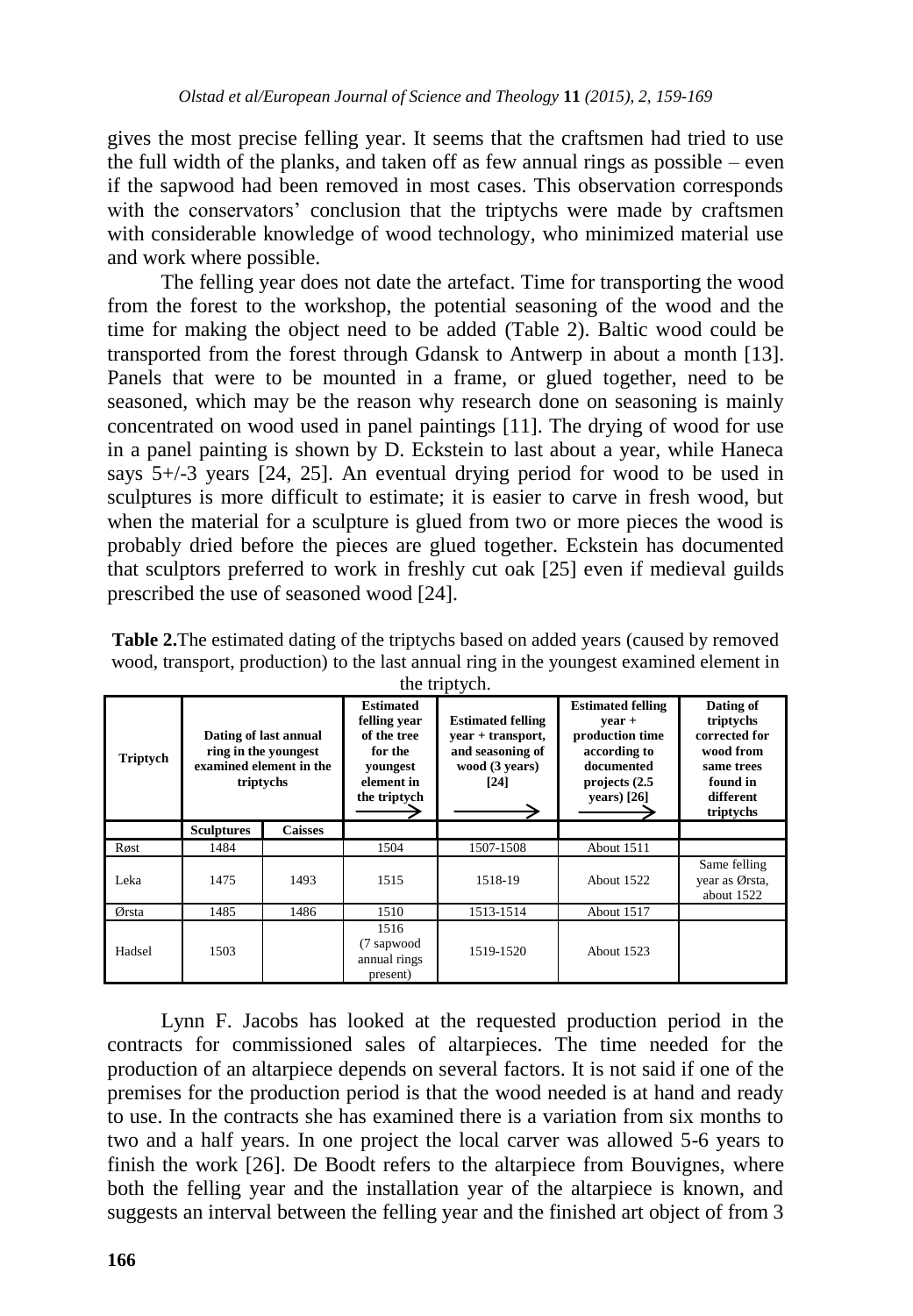to 4 years [13]. There are research findings and contemporary documentation that help us estimate the interval from the dating of the last annual ring to the date of a finished product. There is, however, a lack of coherence in the available information regarding the addition of sapwood rings and length of the seasoning or production period.

This means that there is a degree of uncertainty when the dating of an artefact is based on dendrochronological examination, as long as there is no written documentation to support the dating.

It is virtually certain – based both on a very significant statistical correlation and on the striking visual similarity displayed by the annual ringwidth variations in the various samples – that wood originating from the same tree is to be found in different elements in the same artefact in two of the examined triptychs.

In the Hadsel triptych, wood from the same tree was found in elements in the Virgin Mary and Stefanus sculptures, and the wood in another element in the Stefanus sculpture is from the same tree as elements in the Saint Katarina sculpture. In the Røst triptych, wood from the same tree was found in two of the sculptures. In the Ørsta altarpiece, the two sides of the caisse are from the same tree. More interesting is the fact that wood from the same tree is found in the Leka and Ørsta triptychs. One board in the back wall of the caisse in the Leka triptych is from the same tree as two boards in the back wall of the caisse in the Ørsta triptych. The connection between the two triptychs is confirmed by the fact that wood from the same tree is used in all the sculptures in the Leka triptych and in the Virgin Mary sculpture in the Ørsta triptych (Figure 2).



**Figure 2.** The wood marked blue originates from the same tree. The image sequence (a-c) are the undersides of the three sculptures in the Leka triptych, while image (d) is the underside of the Maria sculpture in the Ørsta triptych. Photos: NIKU 2012 ©NIKU.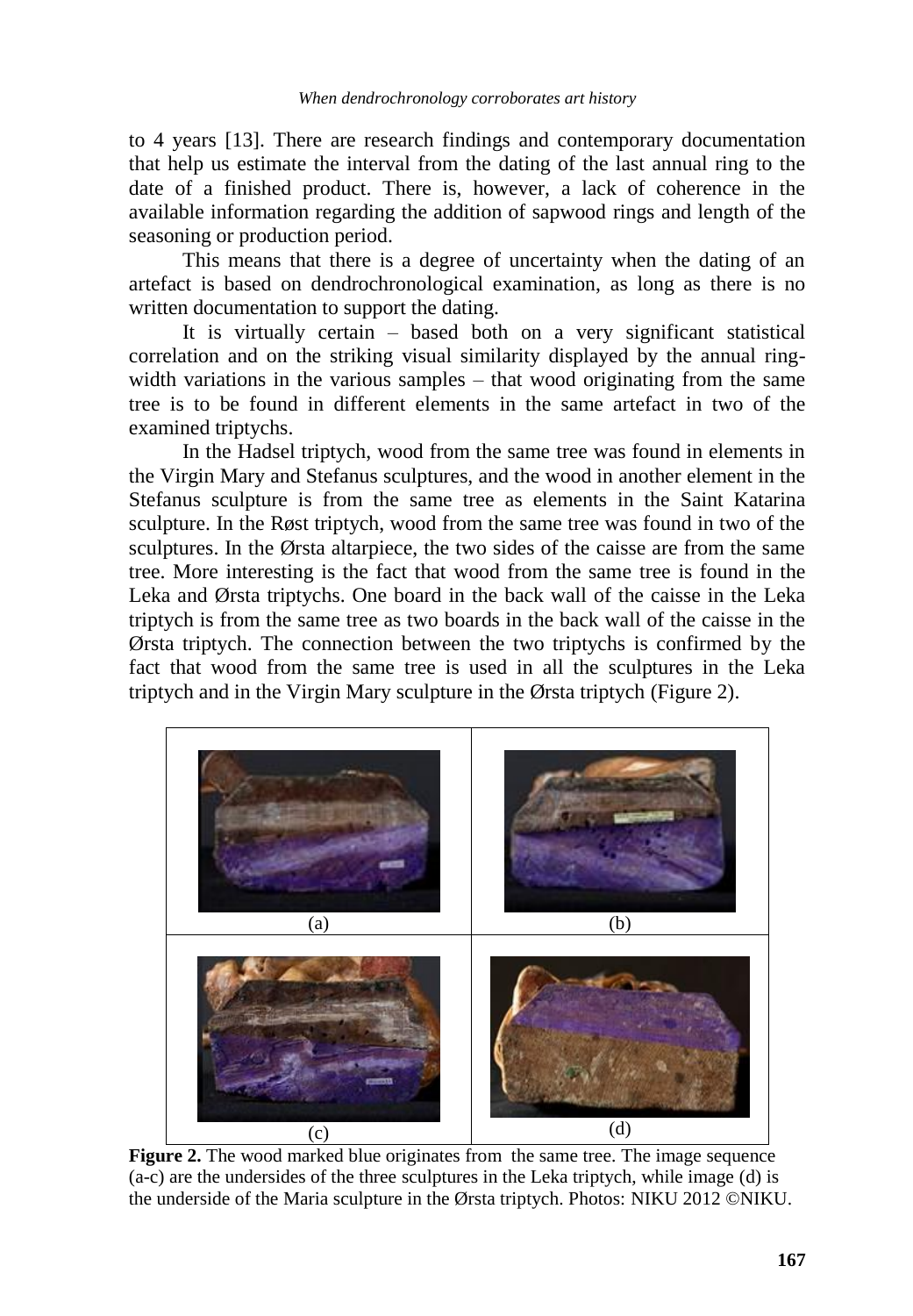The results of the dendrochronological examination must be viewed together with the results from other examinations of the objects. The art historians' idea of a common workshop for two of the altarpieces – Leka and Røst – was reinforced by the results of the conservators' examination of the triptychs and the scaled measurement drawings. The supposed link between Ørsta and Leka was confirmed by the dendrochronological examination.

#### **5. Conclusions**

The results of our study prove that in situ photo-dendrochronological examination of polychrome objects may potentially give a very precise dating of elements, and thus, in this project, of complete triptychs. The method is cost effective, minimizes intervention, and may be used when core samples are not obtainable.

Wood originating from the same tree connected different elements within the same triptych, and connected the Leka and Ørsta triptychs to the same workshop [12].The provenance of the oak is confirmed to the Baltic area. The dendrochronological dating of the altarpieces proves the art historians right: the triptychs were made in the first quarter of the sixteenth century. Combined with other examinations, the dendrochronological investigation confirms that the triptychs in Røst, Leka and Ørsta churches most likely originate from the same workshop.

#### **Acknowledgment**

The authors thank English language consultant Rory Dunlop, NIKU.

#### **References**

- [1] E.S. Engelstad, *Senmiddelalderens kunst i Norge ca. 1400-1435*, Universitetets Oldsaksamling, Oslo, 1936, 377.
- [2] J. Leeuwenberg, *Een nieuw facet aan de Utrechtse Beeldhouwkunst III. Vijf Utrechste Altaarkasten in Noorwegen*, in *Oud Holland* 74, RKD, Den Haag, 1959, 79.
- [3] D. Preising and M. Rief, *Mittelalterliche Bildwerke aus Utrecht 1430-1530*, Belser Verlag, Stuttgart, 2013, 367.
- [4] M. Rief, Zeitschrift für Kunsttechnologie und Konservierung*,* **2** (2006) 309.
- [5] T.M. Olstad, *Alterskapet i Hadsel kirke – et alterskap fra senmiddelalderen attribuert til Lekagruppen,* NIKU report 21, NIKU, Oslo, 2008, 83.
- [6] T.M. Olstad, *The so-called 'Leka group': new information based on examinations of four triptychs,* in *Paint and Piety: Collected Essays on Medieval Painting and Polychrome Sculpture,* N.W. Streeton & K. Kollandsrud (eds.), Archetype Publications, London, 2014, 161.
- [7] J. Bauch and D. Eckstein, Stud. Conserv.*,* **15** (1970) 45.
- [8] N. Bonde, T.S. Bartholin, K. Christensen and O.H. Eriksen, *Dendrokronologiske dateringsundersøkelser på Nationalmuseet 1993,* in *Arkæologiske udgravninger i*